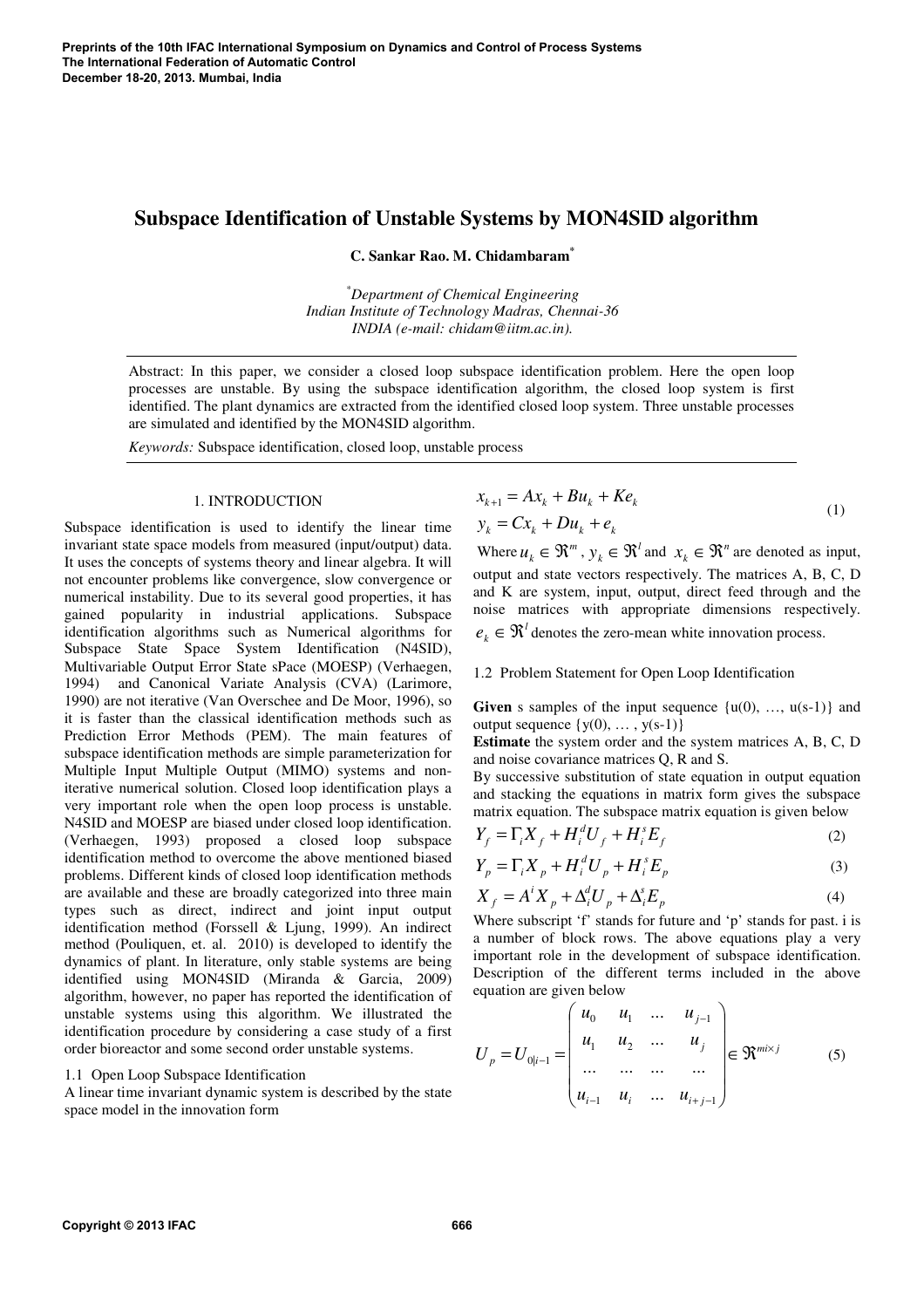$$
U_{f} = U_{i|2i-1} = \begin{pmatrix} u_{i} & u_{i+1} & \dots & u_{i+j-1} \\ u_{i+1} & u_{i+2} & \dots & u_{i+j} \\ \dots & \dots & \dots & \dots \\ u_{2i-1} & u_{2i} & \dots & u_{2i+j-2} \end{pmatrix} \in \mathfrak{R}^{mixj}
$$
 (6)

The output data can be similarly stacked to give matrices  $Y_p$ , and  $Y_f$ .  $E_p$  and  $E_f$  can be constructed in a similar way. The states are defined as

$$
X_{p} = X_{0} = (x_{0} \quad x_{1} \quad \dots \quad x_{j-1})
$$
\n
$$
X_{p} = X_{0} = (x_{0} \quad x_{j-1})
$$
\n(7)

$$
X_{f} = X_{i} = (x_{i} \quad x_{i+1} \quad \dots \quad x_{i+j-1})
$$
\n
$$
(8)
$$
\nThe extended observability matrix

The extended observability matrix

$$
\Gamma_{i} = \begin{pmatrix} C \\ CA \\ CA^2 \\ \vdots \\ CA^{i-1} \end{pmatrix} \in \mathfrak{R}^{l \times n}
$$
\n(9)

The lower triangular block-Toeplitz matrices  $H_i^d$  and  $H_i^s$  are given by

$$
H_{i}^{d} = \begin{pmatrix} D & 0 & 0 & \dots & 0 \\ CB & D & 0 & \dots & 0 \\ CAB & CB & D & \dots & 0 \\ \dots & \dots & \dots & \dots & \dots \\ CA^{i-2}B & CA^{i-3}B & CA^{i-4}B & \dots & D \end{pmatrix}
$$
 (10)  

$$
H_{i}^{s} = \begin{pmatrix} I & 0 & 0 & \dots & 0 \\ CK & I & 0 & \dots & 0 \\ CAK & CK & I & \dots & 0 \\ \dots & \dots & \dots & \dots & \dots \\ CA^{i-2}K & CA^{i-3}K & CA^{i-4}K & \dots & I \end{pmatrix}
$$
 (11)

The reversed extended controllability matrices  $\Delta_i^d$  and  $\Delta_i^s$  are given by

$$
\Delta_i^d = \begin{pmatrix} A^{i-1}B & A^{i-2}B & \dots & AB & B \end{pmatrix}
$$
 (12)

$$
\Delta_i^s = \begin{pmatrix} A^{i-1}K & A^{i-2}K & \dots & AK & K \end{pmatrix}
$$
 (13)

In subspace identification literature, the following short hand notation is often used

$$
W_p = \begin{pmatrix} Y_p \\ U_p \end{pmatrix} \in (li \times mi) \times j \tag{14}
$$

The following two projections plays vital role in subspace identification algorithms

Orthogonal projection: The orthogonal projection (Van Overschee and De Moor, 1996) of the row space of A onto the row space of B is denoted by A/B and can be defined as

$$
A/B = AB^{T} (BB^{T})^{\dagger} B \tag{15}
$$

Property: 
$$
A/A^{\perp} = 0
$$
 (16)

where  $\bullet$ <sup>†</sup> denotes the Moore-Penrose pseudo inverse of the matrix ●.

Oblique projection: The oblique projection (Van Overschee and De Moor, 1996) of the row space of A along the row space of B on the row space of C are defined as

$$
A/_{B} C = A \begin{pmatrix} C^{T} & B^{T} \end{pmatrix} \begin{bmatrix} C C^{T} & C B^{T} \\ B C^{T} & B B^{T} \end{bmatrix}^{\dagger} \begin{bmatrix} C \\ C \end{bmatrix}
$$
\n(17)

Properties: 
$$
A /_{A} B = 0
$$
 and  $C /_{B} C = C$  (18)

## 1.3Closed Loop Identification

State space form of the closed loop identification is given by the following difference equation:

$$
x_{k+1}^{c} = A_{c}x_{k}^{c} + B_{c}(r_{k} - y_{k})
$$
  

$$
u_{k} = C_{c}x_{k}^{c} + D_{c}(r_{k} - y_{k})
$$
 (19)

Where, 'c' stands for controller.  $r_k$  is the exogenous input,  $u_k$ the input control,  $y_k$  the plant,  $w_k$  the process noise and  $v_k$  the measurement noise.  $A_c$ ,  $B_c$ ,  $C_c$  and  $D_c$  are matrices with appropriate dimensions.

#### 1.4 Problem Statement for Closed Loop Identification

Given  $(r_k, u_k, \text{ and } v_k)$ , a set input and output measurements. Identify the deterministic part of plant, that is, determine the order of the unknown system, the system matrices (A, B, C, and D) up to within a similarity transformation.

## 2. SUBSPACE IDENTIFICATION METHOD

Subspace identification algorithms always consist of two main steps. In the first step, the extended observability matrix and state sequences are retrieved from the weighted projection of the future outputs  $Y_f$  into the orthogonal complement of future inputs  $U_f$ . Second step determines the state space model using either of the extended observability matrix or state sequence. Algorithms which use the extended observability matrix to obtain state space model are MOESP, IV-SID and basic-4SID. Algorithms which use state sequence to find the system matrices are N4SID and CVA.

Inside MOESP family, there is the Past Output MOESP (PO-MOESP) method, which solves the state space model by means of an approximation of the extended observability matrix Γ<sup>i</sup> . MOESP is biased under closed loop condition, which requires special treatment whereas in MON4SID, there are no issues with biasness. To solve this problem, (Verhaegen, 1993) proposed a closed loop subspace identification method. Based on it, the plant and the controller models are estimated. But, here it is necessary to provide the order of the controller. Similarly in the N4SID case (Van Overschee; De Moor, 1997) it is necessary to know a limited number of impulse response samples of the controller and, via direct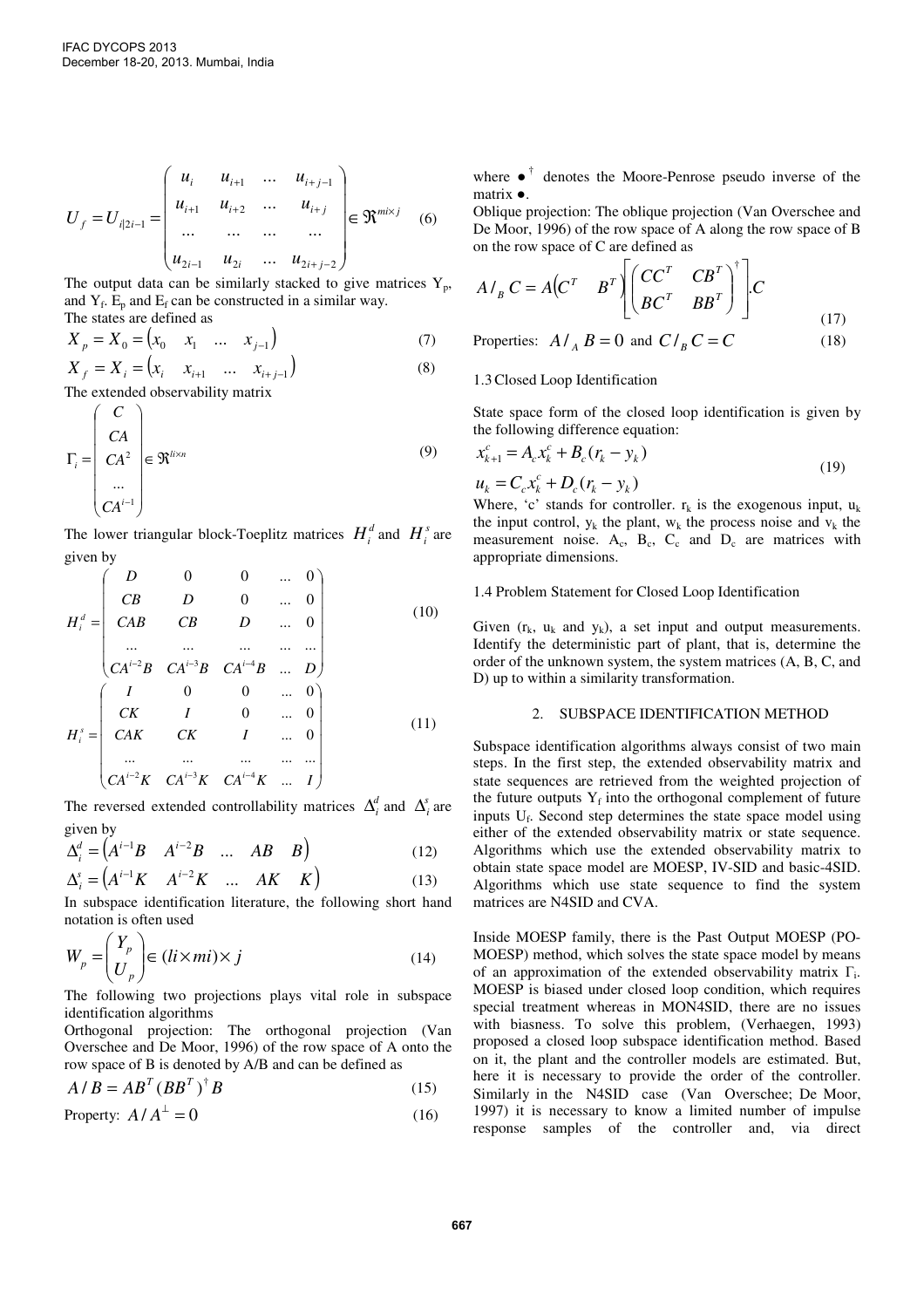identification, the plant model is estimated. MON4SID does not require any information regarding the controller.

### 2.1 MON4SID identification method

In this section, MON4SID method is discussed. To solve equation (2), it is used the POMOESP method to calculate the extended observability matrix  $\Gamma_i$  and N4SID method is employed to calculate the system matrices A, B, C, D through the least squares method. Therefore, it is necessary to eliminate the last two terms in the right side of equation (1). That is done in two steps: first eliminating the term  $H_i^dU_f$  in (1), performing an orthogonal projection of equation (2) into the row space of  $U_f^{\perp}$ , which yields:

$$
Y_{f}/U_{f}^{\perp} = \Gamma_{i} X_{f}/U_{f}^{\perp} + H_{i}^{d} U_{f}/U_{f}^{\perp} + H_{i}^{s} E_{f}/U_{f}^{\perp}
$$
 (20)

And by the orthogonal property (16), equation (20) can be simplified to

$$
Y_{f}/U_{f}^{\perp} = \Gamma_{i} X_{f}/U_{f}^{\perp} + H_{i}^{s} E_{f}/U_{f}^{\perp}
$$
 (21)

Second, to eliminate the noises in equation (21), an instrumental variable Wp is defined. Multiplication of (21) by yields:

$$
Y_{f} / U_{f}^{\perp} W_{p} = \Gamma_{i} X_{f} / U_{f}^{\perp} W_{p} + H_{i}^{s} E_{f} / U_{f}^{\perp} W_{p}
$$
 (22)

As it is assumed that the noise is uncorrelated with past input and output past data, which means that  $E_f / U_f^{\perp} W_p = 0$ . Therefore, equation (22) can be simplified to

$$
Y_f \, / \, U_f^{\perp} W_p = \Gamma_i \, \overset{\wedge}{X} \, f \tag{23}
$$

In equation (23),  $X_f / U_f^{\perp} W_p = \hat{X}_f$  is the estimate of the Kalman filter state. Equation (23) indicates that the column space of  $\Gamma$ <sub>i</sub> can be calculated by the SVD decomposition of  $Y_f U_f^{\perp} W_p$ .

Γi, given in (23), can be derived from a simple LQ factorization of a matrix constructed from the block-Hankel matrices  $U_f$ ,  $U_p$ and  $Y_f$ ,  $Y_p$  in the form:

$$
\begin{pmatrix} U_f \\ W_p \\ Y_f \end{pmatrix} = \begin{pmatrix} L_{11} & 0 & 0 \\ L_{21} & L_{22} & 0 \\ L_{31} & L_{32} & L_{33} \end{pmatrix} \begin{pmatrix} Q_1 \\ Q_2 \\ Q_3 \end{pmatrix}
$$
 (24)

and the orthogonal projection in the left side of (23) can be computed by matrix  $L_{32}$ . The SVD of  $L_{32}$  can be given as:

$$
L_{32} = (U_1 \quad U_2) \begin{pmatrix} S & 0 \\ 0 & 0 \end{pmatrix} \begin{pmatrix} V_1^T \\ V_2^T \end{pmatrix} = U_1 S V_1^T \tag{25}
$$

The order of the system is equal to the number of non-zero singular values in S. The column space of  $U_1$  approximates that of  $\overline{\Gamma}_i$  in a consistent way. That is:

$$
\Gamma_i = U_1 \tag{26}
$$

The system  $(1)$  can be written as:

$$
\begin{pmatrix} \tilde{X}_{i+1} \\ Y_{i|i} \end{pmatrix} = \begin{pmatrix} A & B \\ C & D \end{pmatrix} \begin{pmatrix} \tilde{X}_i \\ U_{i|i} \end{pmatrix} + \begin{pmatrix} r_1 \\ r_2 \end{pmatrix}
$$
 (27)

In equation (27), suppose (ideally) that  $X_{i+1}$  and  $X_i$  are given, then the system matrices (A, B, C, D) could be computed through the least squares method. Therefore, the problem now is to find the state sequences.

 $\Theta_i = Y_f /_{U_f} W_p$  is the oblique projection, which is achieved by performing an oblique projection of equation (2), along the row space of  $U_f$  onto the row space of  $W_p$ , that is:

$$
Y_f I_{U_f} W_p = \Gamma_i X_f I_{U_f} W_p + H_i^d U_f I_{U_f} W_p + H_i^s E_f I_{U_f} W_p
$$
\n(28)

The last two terms of equation (28) are zero,  $U_f /_{U_f} W_p = 0$ by the property of oblique projection (18);  $E_f /_{U_f} W_p = 0$  by the assumption that the noise is uncorrelated with input and output past data. Thus equation (28) can simplified as

$$
Y_f I_{U_f} W_p = \Gamma_i \tilde{X}_i
$$
 (29)

where  $\tilde{X}_i = X_f /_{U_f} W_p$ . Then equation (29) cab be written as

$$
\Theta_i = \Gamma_i \tilde{X}_i \tag{30}
$$

The oblique projection  $\Theta_i$  given in (30) can be computed from (24) by:

$$
\Theta_i = Y_f I_{U_f} W_p = L_{32} (L_{22})^{-1} (L_{21} L_{22}) \begin{pmatrix} Q_1 \\ Q_2 \end{pmatrix}
$$
 (31)

An estimate of the state sequence X is given by:

$$
X = (\Gamma_i)^* L_{32} (L_{22})^{-1} W_p
$$
  
Define the following matrices with i-1 columns as

$$
X_{i+1} = [x(i+1) \dots x(i+j-1)] \tag{33}
$$

$$
X_i = [x(i) \dots x(i + j - 2)] \tag{34}
$$

$$
U_{i\lambda i} = [u(i) \dots u(i+j-2)] \tag{35}
$$

$$
Y_{i\lambda} = [y(i) \dots y(i+j-2)] \tag{36}
$$

Thus, the system matrices can be estimated from equation (27).

## 2.2 MON4SID algorithm

- 1. Compute the matrices  $U_f$ ,  $U_p$ , and  $Y_f$ ,  $Y_p$  and the LQ factorization given in (24).
- 2. Compute the SVD of the matrix  $L_{32}$  from equation (24).
- 3. Determine the system order by inspection of the singular values in S given in (25)
- 4. Determine  $\Gamma_i$  from equation (26) and the state sequence X from (32), determine  $X_{i+1}$  and  $X_i$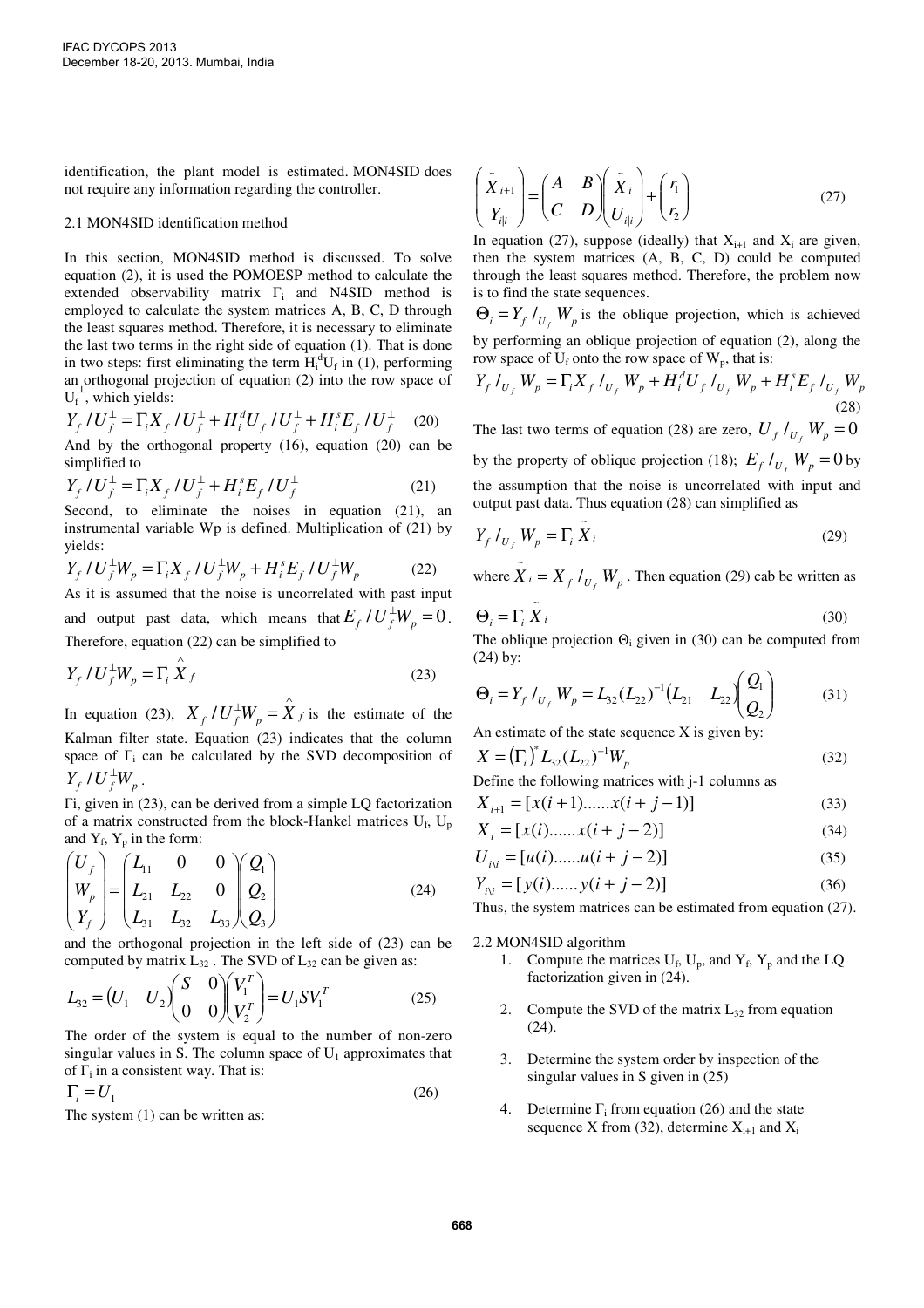5. Compute the matrices A, B, C and D from equation (27).

## 3. SIMULATION STUDIES

In this section, we provide simulation examples of some of unstable processes. Performance of MON4SID algorithm is compared with the identification algorithm PEM. The exogenous input is a Gaussian white noise sequence with mean zero and variance 1. The number of columns in the block Hankel matrices is 640. 1000 samples are collected and the number of block rows  $i = 20$ .

**Case study 1:** Here, we consider a first order bio-reactor problem. An open-loop unstable plant is studied. For this simulation, the transfer functions of plant and controller are respectively given by

$$
G_p = \frac{-5.859e^{-s}}{5.888s - 1}
$$
\n(37)

$$
G_C = -0.7356(1 + \frac{1}{5.452s})
$$
\n(38)

Estimates of the poles are shown in the (Fig. 1). Frequency response plots are shown in (Fig. 2). We can see that the MON4SID algorithm identifies the unstable bioreactor effectively. The validation data is performed by testing the identified system to impulse response which is presented in (Fig. 3).



Fig. 1. Plot of the Eigen values of the estimates of 'A' ('o' denotes real and '\*' denotes estimated)



Fig. 2. Bode plots of the plant (left) and closed loop system (right)



Fig. 3. Impulse response of identified model

**Case study 2:** We consider a second order plant with two real poles 1 and 0.333. The open-loop plant transfer function and controller transfer function are given by

$$
G_p = \frac{2(s+0.2)e^{-0.3s}}{(s-1)(s-0.333)}
$$
(39)

$$
G_C = 1.33(1 + \frac{1}{1.5s} + 0.14s)
$$
\n(40)

The above system is simulated and generated output data. (Pseudo Random Binary Signal) PRBS is used as the exogenous input to excite the process. The results are shown in the following (Fig. 4, 5 and 6). Figure 4 shows the poles of true pant and the estimated one, where 'o' and '\*'represent the poles of the real plant and estimated one respectively. Here too, the proposed algorithm works well for identifying the second order unstable systems. The phase plot of both true and estimated plant shows the same trend (Fig. 5). The deviation may be accounted for the presence of two unstable poles. Impulse response of the closed loop system is presented in (Fig. 6).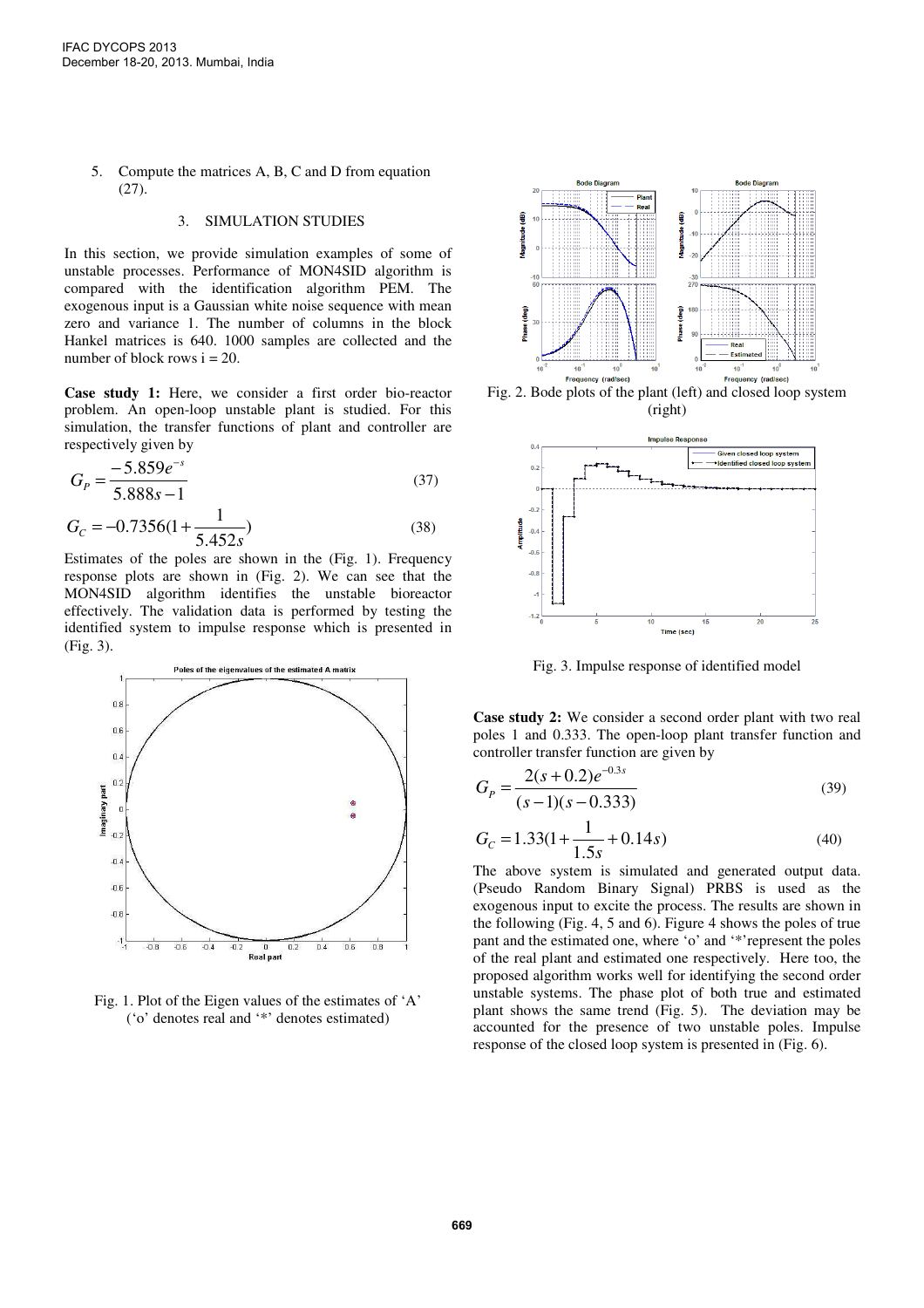

Fig. 4. Plot of the Eigen values of the estimates of 'A' ('o' denotes real and '\*' denotes estimated)



Fig. 5. Bode plots of the closed loop system (left) and plant (right)



# Fig. 6. Impulse response of identified model

**Case study 3:** We consider a second order plant with complex conjugate poles  $0.3649 \pm 1.4013$ i. Suppose plant and controller transfer functions are given by the following

$$
G_p = \frac{3.87(s + 1.897)e^{-0.1s}}{s^2 - 0.7298 + 2.097}
$$
\n(41)

$$
G_C = 2.3(1 + \frac{1}{0.7s} + 0.045s)
$$
\n(42)

The above system is simulated and generated the measurement data. This data is used for the identification. We see from the (Fig. 7 and 8) that the identified results obtained from the MON4SID algorithm are quite good. In (Fig. 8), bode plots are shown. Magnitude plots of both real and identified plant are matching accurately but phase plots of estimated plant is deviated from the real one due to the presence of two unstable poles. And the resulted data is validated through the impulse response (Fig. 9).



Fig. 7. Plot of the eigen values of the estimates of 'A' ('o' denotes real and '\*' denotes estimated)